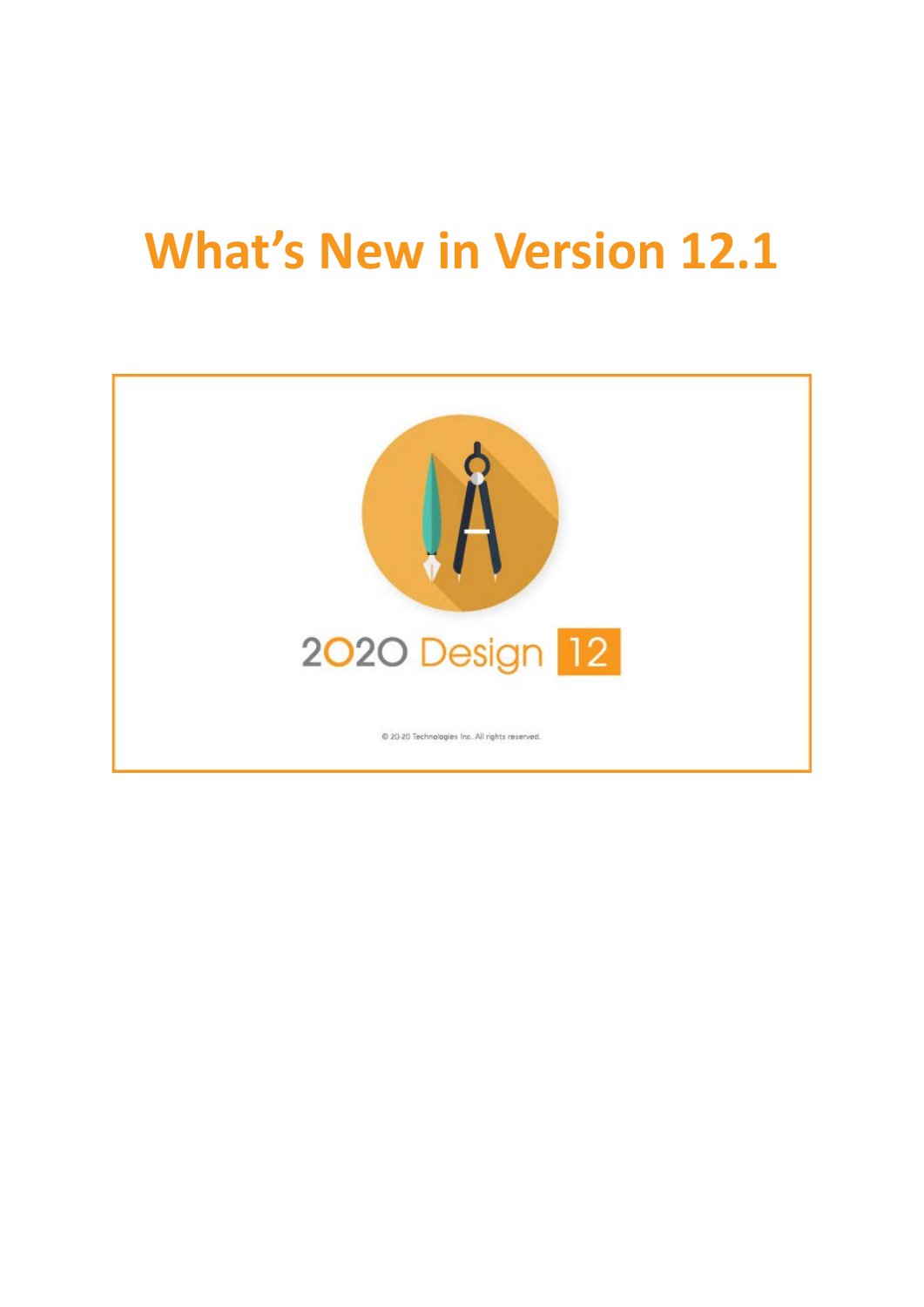#### **Table of Contents**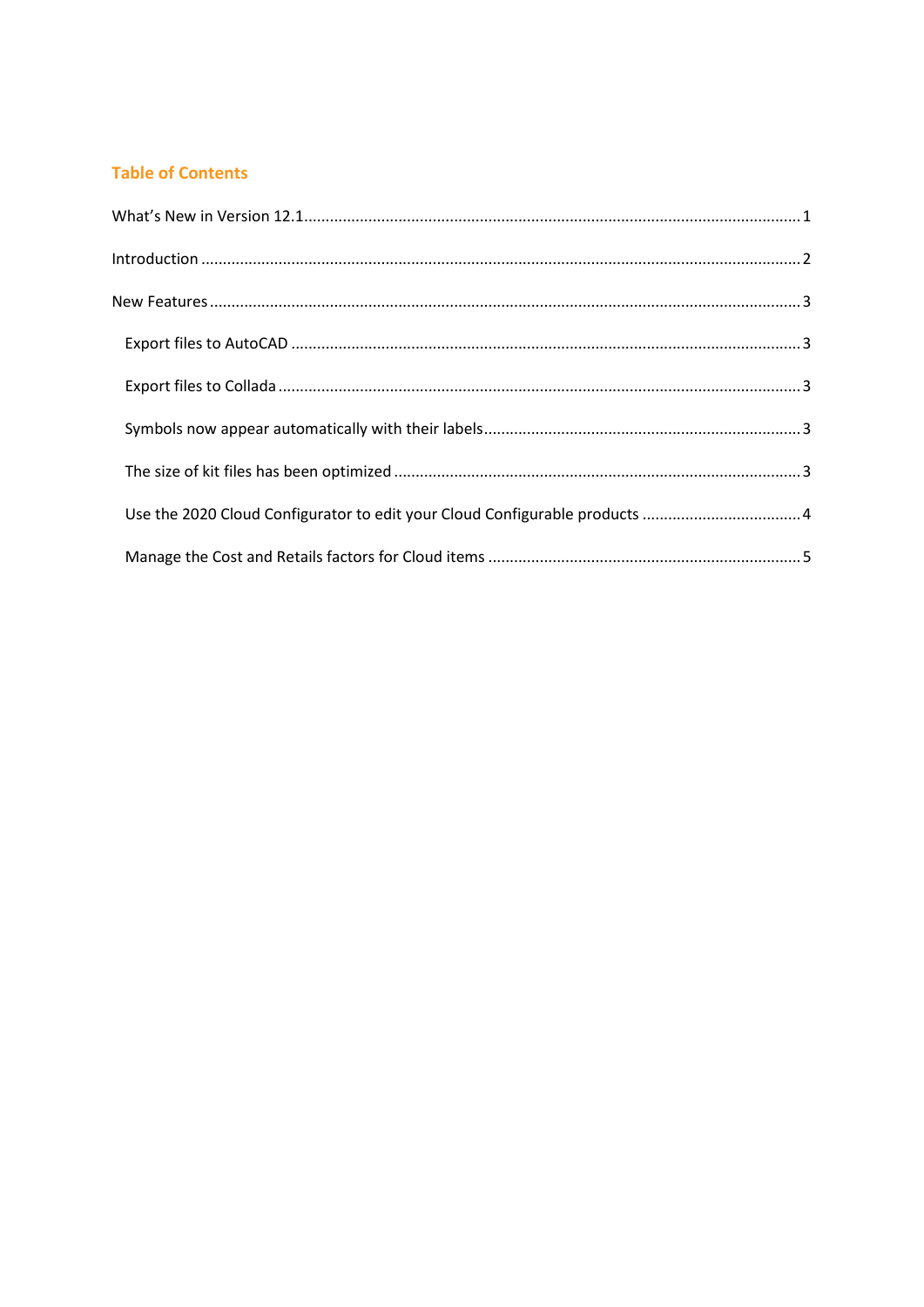### <span id="page-2-0"></span>**Introduction**

The topics of this What's New help file describe the features added or enhanced in 2020 Design for Version 12.1. The information provided in this What's New help file is for users with experience in 2020 Design who are upgrading from a previous version 10 and above and version 11 and above.

If you are new to 2020 Design, please watch the training videos which you can access through the HELP ribbon.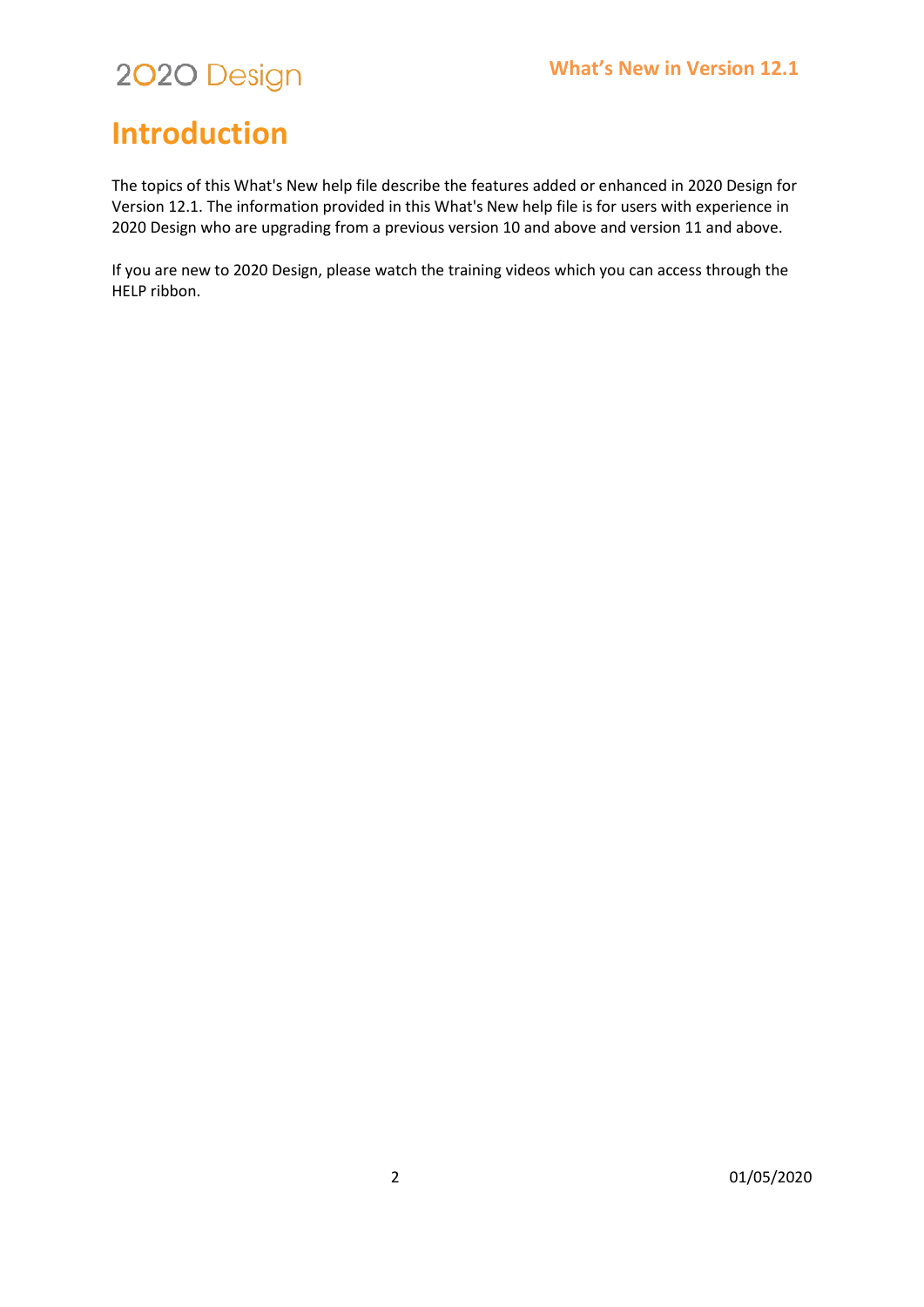### <span id="page-3-0"></span>**New Features**

#### <span id="page-3-1"></span>**Export files to AutoCAD**

Export files to AutoCAD is now available and functional.

#### <span id="page-3-2"></span>**Export files to Collada**

Export files to Collada is now available and functional.

**COLLADA** (*COLLA*borative *D*esign *A*ctivity) is an interchange file format for interactive 3D applications. Source: Wikipedia

#### <span id="page-3-3"></span>**Symbols now appear automatically with their labels**

When you place a symbol on the floor plan and elevation area, the symbol label will automatically appear along with its symbol.



#### <span id="page-3-4"></span>**The size of kit files has been optimized**

The system cleans up unused textures to reduce the size of kit files.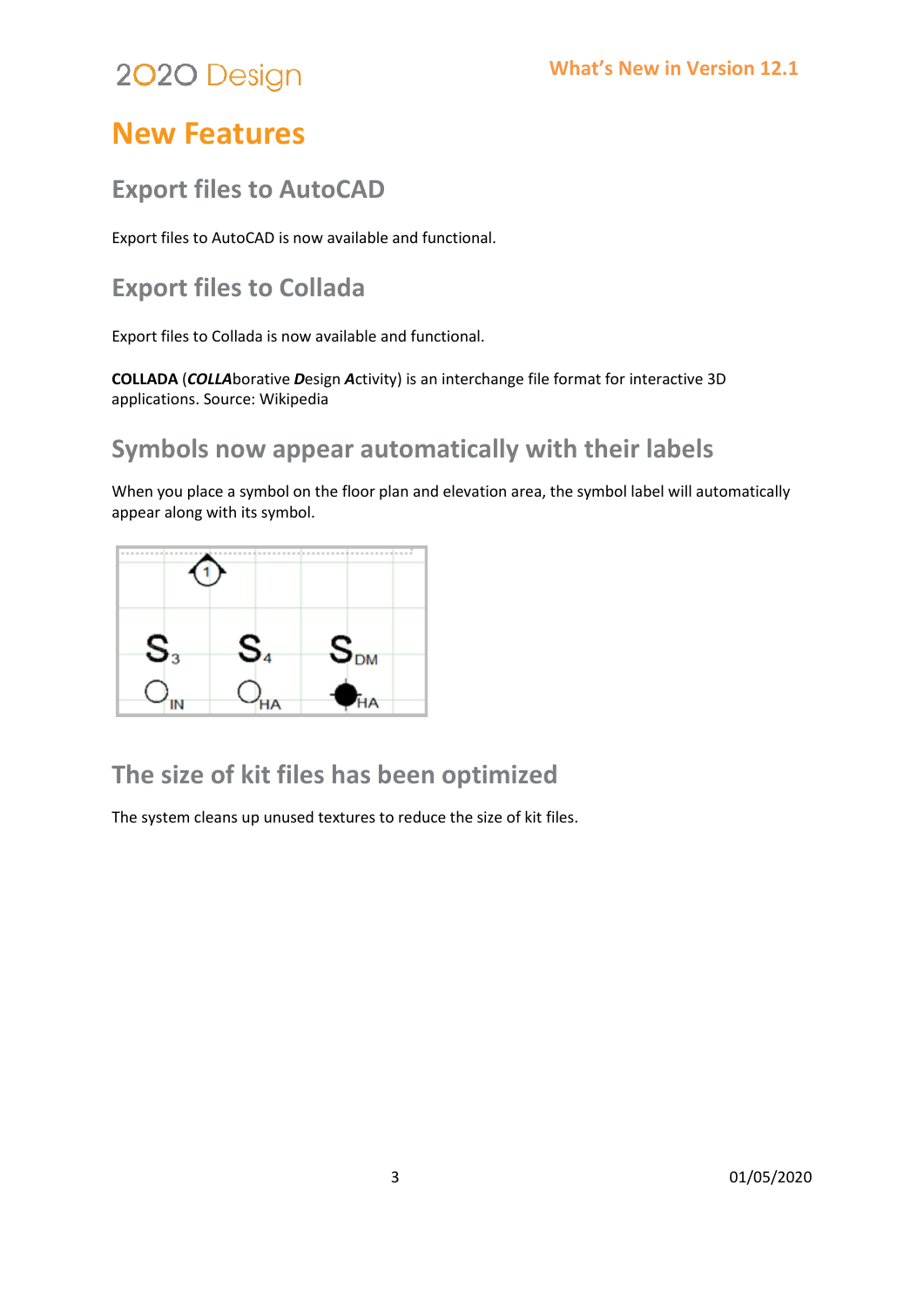### <span id="page-4-0"></span>**Use the 2020 Cloud Configurator to edit your Cloud Configurable products**

Note that Cloud Configurator is only available in 2020 Design live edition.

The Cloud Configurator allows you to configure cloud items. For example, it is possible through the Cloud Configurator to change the doors style, material types and hardware of kitchen cabinets. Moreover, it is possible to configure projects containing multiple cloud items into a multi-tone kitchen.

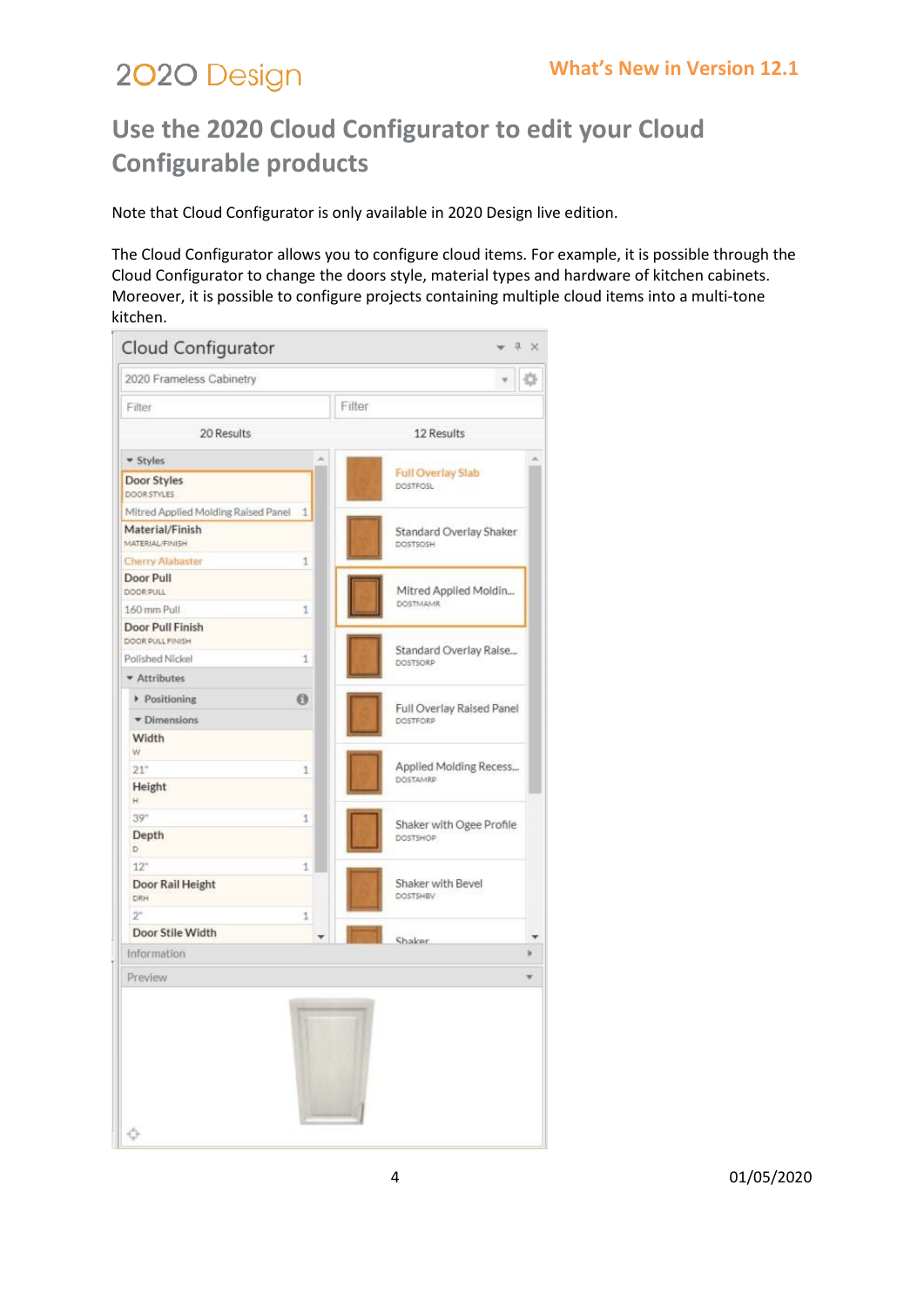#### <span id="page-5-0"></span>**Manage the Cost and Retails factors for Cloud items**

A new mechanism is available to manage the Cost Factor and Retail Factor for your Cloud items.

| <b>Cloud Browser</b>            |                   |                      | · <b>4</b> × |
|---------------------------------|-------------------|----------------------|--------------|
| NEWS BROWSE                     |                   |                      |              |
| 2020 Kitchen Furniture Imperial |                   |                      |              |
|                                 |                   |                      |              |
| Pricing Category <              | Cost Factor       | <b>Retail Factor</b> |              |
| Cabinets                        | 10                | 50                   |              |
| Accessories                     | 22                | 22                   |              |
| Countertops                     |                   |                      |              |
|                                 |                   |                      |              |
| <b>Cabinets</b>                 |                   |                      |              |
| Example Price \$:               | 100               |                      |              |
| Cost Factor %:                  | 10                |                      |              |
| Cost Price Result:              | \$90.00           |                      |              |
| Retail Factor %:                | 50                |                      |              |
| Retail Price Result:            | \$135.00          |                      |              |
| Margin %:<br>Margin:            | %33.33<br>\$45.00 |                      |              |